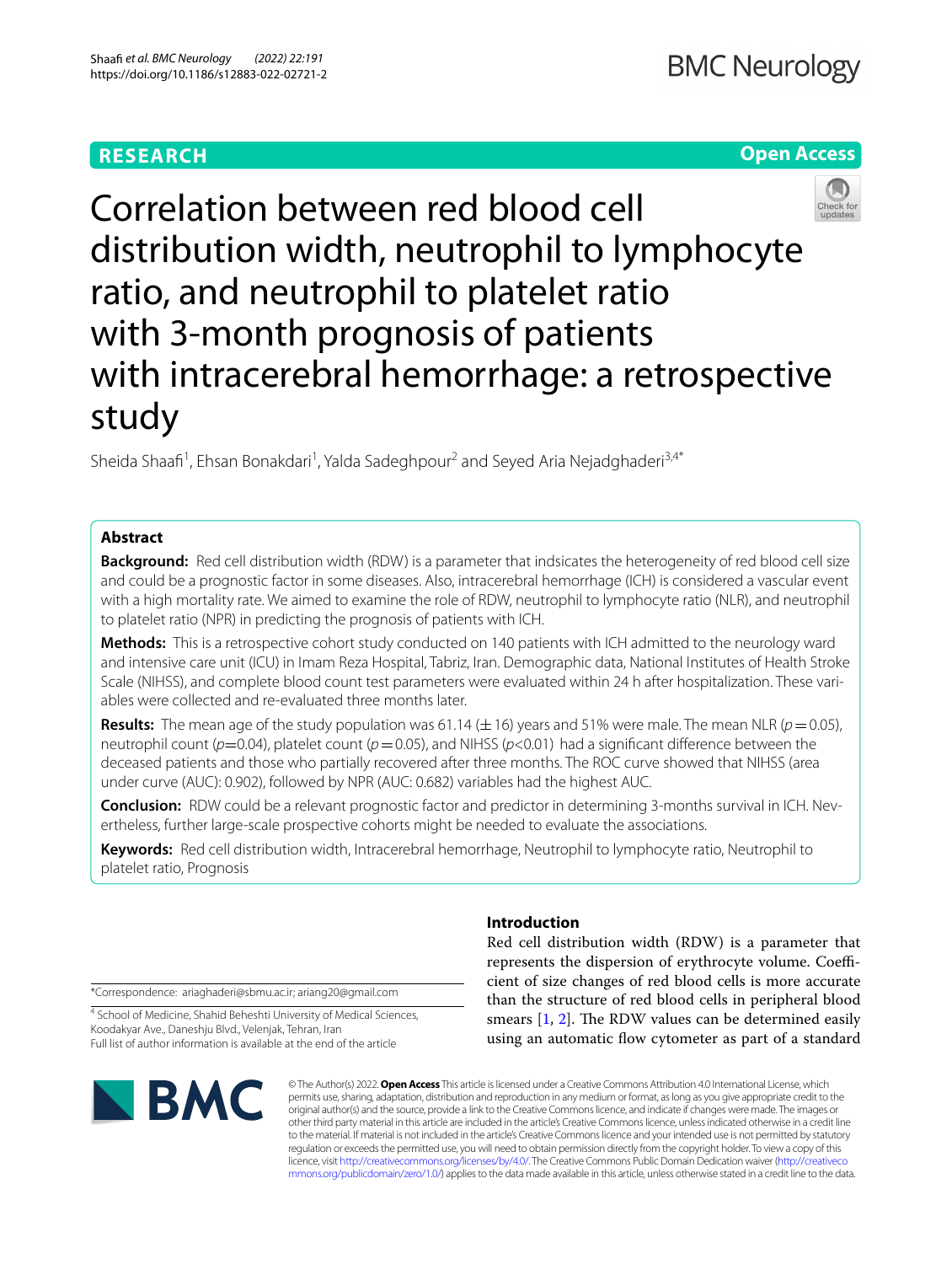complete blood count (CBC) [\[3\]](#page-5-2). Previous studies have shown that abnormal RDW values are highly associated with mortality and poor prognosis  $[4-6]$  $[4-6]$  in various diseases such as acute coronary syndrome, cerebral ischemic disease, heart failure, and peripheral vascular disease [[7–](#page-5-5) [9\]](#page-5-6). Higher RDW values impair blood circulation and oxygen supply, so elevated RDW values are associated with more severe and unfavorable outcomes [[10](#page-5-7)].

Neutrophil to lymphocyte ratio (NLR) and neutrophil to platelet ratio (NPR) are indices that can represent the activities of the infammatory complex and infammatory responses in the vascular bed  $[11]$  $[11]$  $[11]$ . The NLR is a valuable biomarker for evaluation of infammatory response following intracerebral hemorrhage (ICH), and it is associated with prognosis, in which the more severe the infammatory response, the more aggravated nerve injury is expected [[12](#page-5-9), [13\]](#page-5-10).

In 2019, the total prevalent cases of ICH were 20.66 million (95% uncertainty interval (UI): 18.02–23.42), which showed a 58.0% increase since 1990. Furthermore, ICH was accounted for 68.57 million (95% UI: 63.27–73.68) disability-adjusted life-years in 2019, which increased 25.0% since 1990 [\[14](#page-5-11)]. It is also associated with various complications such as hydrocephalus and cerebral edema, which could be even life-threatening [\[15](#page-5-12)]. Therefore, early diagnosis and prediction of its prognosis could be helpful for its management in clinical settings.

The predictive value of some blood markers in patients with diferent types of strokes has been evaluated in the previous research [\[16](#page-5-13)]. However, there is a lack of correlation between diferent CBC parameters simultaneously with prognosis of ICH. Therefore, the aim of this study is to describe the 3-month prognostic utility of RDW, NLR, and NPR in patients with ICH.

### **Material and methods**

### **Study design and subject population**

The target population in the present retrospective cohort study was patients with ICH referred to Imam Reza Hospital, Tabriz, Iran, from 2014 to 2019. Using the random sampling method, a total number of 140 participants enrolled in the study. Patients over 18 years old and a defnitive diagnosis of frst-time cerebral hemorrhage with complete laboratory information were included in the study. Exclusion criteria were age under 18 years, history of cancer, end-stage liver disease, acute or chronic renal failure, receiving blood products in previous three months of hospitalization, ICH following trauma, and long-term duration (i.e., above 48 h) between ICH and hospitalization.

Informed consent was obtained from all patients in the study. The study was approved by the regional ethics committee (Ethics Code: IR.TBZMED.REC.1398.797). All methods were performed in accordance with the national guidelines and regulations.

### **Data collection**

Patient information, including age, gender, underlying diseases (e.g., hypertension, diabetes, hyperlipidemia, and ischemic heart disease), CBC parameters including white blood cell count, lymphocyte and neutrophil count, hemoglobin concentration, hematocrit, erythrocyte count, mean corpuscular hemoglobin concentration (MCHC), RDW and platelet count, neurological function and severity of the stroke measured using the National Institutes of Health Stroke Scale (NIHSS) score were collected. Moreover, mortality at discharge, within 28 days, and three months later were collected. NLR was calculated by dividing absolute neutrophil count to the absolute lymphocyte count.

#### **Outcomes**

The primary outcome was to determine the relationship between RDW, NLR and NPR with the 3-month prognosis of participants. The secondary outcomes were to determine the RDW, NLR and NPR mean values in patients with ICH. Also, we aimed to evaluate the shortterm mortality rate and the efects of using RDW, NLR and NPR simultaneously to predict ICH prognosis.

#### **Data analysis**

Collected data were analyzed by SPSS statistical analysis software version 18 (SPSS Inc., Chicago, IL, USA). First of all, the Smirnov-Kolmogorov test was used to assess the normal distribution of variables. Demographic variables were analyzed by descriptive statistical methods, and presented with percentage, frequency and mean $\pm$ standard deviation (SD). Analysis of quantitative variables was performed using independent sample T-test or Mann– Whitney U test. The *p*-values less than 0.05 were considered statistically signifcant.

### **Results**

### **Baseline characteristics**

The average age of  $140$  patients was  $61.14$  years with an SD of 16 and ranged from 18 to 96 years old. There were 7[1](#page-2-0) males and 69 females in our sample (Table 1). Hypertension and hyperlipidemia were the most and the least common underlying diseases among the partici-pants, respectively (Table [2\)](#page-2-1). The median (interquartile range [IQR]) of hematoma volume in alive and deceased groups were 10 (5–25) and 35 (13–60) milliliter, respectively. There were 113 supratentorial hematomas, including putamen/internal capsule (*n*=47), lobar hematoma  $(n=11)$ , thalamus  $(n=24)$ , and intraventricular  $(n=31)$ . In addition, infratentorial hematomas were located in pons ( $n=15$ ), midbrain ( $n=1$ ), and cerebellum ( $n=11$ ).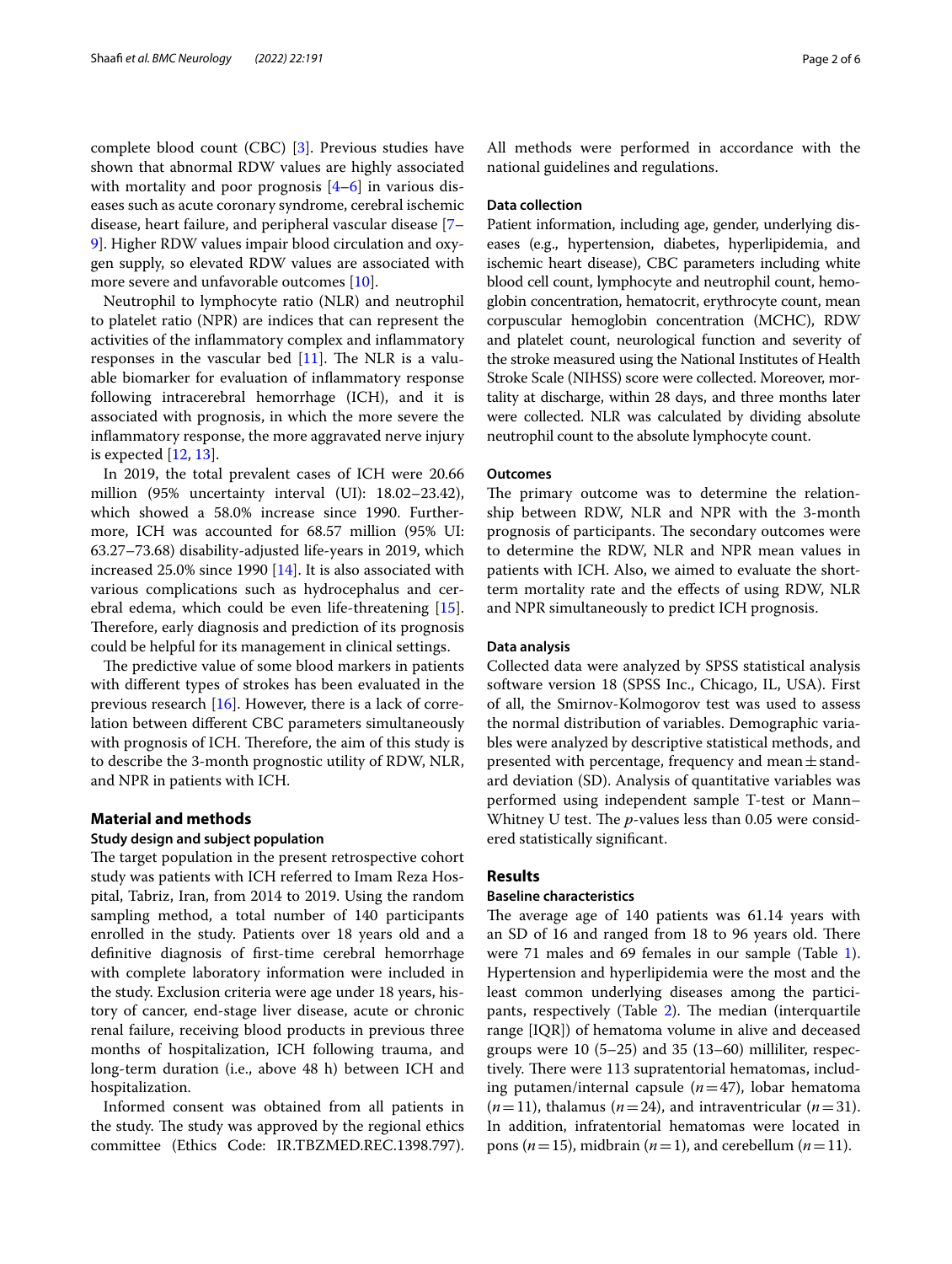<span id="page-2-0"></span>

|                         | Minimum | <b>Maximum</b> | Mean    | <b>Standard</b><br>deviation |
|-------------------------|---------|----------------|---------|------------------------------|
| Age(year)               | 18      | 96             | 61.14   | 16.05                        |
| WBC $(x1000)$           | 4.7     | 32.5           | 11.63   | 5.26                         |
| Lymphocyte (%)          | 2.5     | 52.20          | 15.70   | 10.44                        |
| Neutrophil (%)          | 7.20    | 95.80          | 77.80   | 14.92                        |
| Hemoglobin (g/dl)       | 5.70    | 35.20          | 13.79   | 2.71                         |
| Hematocrit (%)          | 19.70   | 57.40          | 42.17   | 5.54                         |
| RBC ( $\times$ 1000000) | 2.4     | 6.80           | 4.72    | 0.677                        |
| MCHC (g/dl)             | 16.60   | 36             | 32.09   | 1.93                         |
| RDW (%)                 | 11.40   | 26.6           | 14.02   | 2.06                         |
| Platelet $(x 1000)$     | 103     | 458            | 232.860 | 66.80                        |
| <b>NIHSS</b>            | 0       | 40             | 15.86   | 15.09                        |
| NI R                    | 0.78    | 36.44          | 8.25    | 6.29                         |
| <b>NPR</b>              | 0.008   | 0.78           | 0.05    | 0.09                         |
|                         |         |                |         |                              |

*Abbreviations*: *WBC* white blood cell, *RBC* red blood cell, *MCHC* mean corpuscular hemoglobin concentration, *RDW* red cell distribution width, *NIHSS* National Institutes of Health Stroke Scale, *NLR* neutrophil to lymphocyte ratio, *NPR* neutrophil to platelet ratio

### **Outcomes**

In this study, the mortality of patients in a short period of 28-day hospitalization and 3 months was considered. Results of mortality study in two time periods showed that in the fnal result of 3 months, 11 people were added to the number of patients who died in comparison with

<span id="page-2-1"></span>

| <b>Table 2</b> Descriptive statistics of categorical variables |  |  |
|----------------------------------------------------------------|--|--|
|                                                                |  |  |

the 28-day study period and the deceased participants increased from 33.6% to 41.4% (Fig. [1\)](#page-2-2).

### **Predictors of 3‑month prognosis of patients with ICH**

To investigate the efect of the variables on the mortality of patients, the mean of the variables by patients' outcome (death or recovery) was assessed and compared with a T-test between the two groups. Higher NIHSS scores were statistically signifcant with death within three months (*p*<0.01), while the higher neutrophil count was associated with higher survival ( $p=0.04$ ) (Table [3](#page-3-0) and Figure [S1](#page-4-0)).

### **Mortality predictors of patients with ICH**

The receiver operating characteristic (ROC) curve was utilized to compare the predictions of deaths by variables, including RBC, NIHSS, NPR, NLR, and RDW at the end of the 3-month follow-up. We found that the NIHSS (area under curve (AUC): 0.902), followed by NPR (AUC: 0.682) variables had the highest AUC (Fig. [2](#page-4-1) and Table [4\)](#page-4-2).

### **Discussion**

The findings of the present study showed that higher NIHSS score and lower neutrophil count are associated with death and NPR could be a mortality predictor in patients with ICH.

RDW as an available laboratory factor, which is a marker of the variation in the volume of red blood

| <b>Underlying disease</b> |           | Number (%)               |                |                      |  |
|---------------------------|-----------|--------------------------|----------------|----------------------|--|
|                           |           | Both sexes ( $n = 140$ ) | Males $(n=71)$ | Females ( $n = 69$ ) |  |
| <b>Diabetes</b>           | Yes       | 23(16.4)                 | 9(12.7)        | 14 (20.3)            |  |
|                           | No        | 117(83.6)                | 62(87.3)       | 55 (79.7)            |  |
| Hyperlipidemia            | Yes       | 7(5.0)                   | 3(4.2)         | 4(5.8)               |  |
|                           | No        | 133 (95.0)               | 68 (95.8)      | 65 (94.2)            |  |
| Hypertension              | Yes       | 106(75.7)                | 48 (67.6)      | 58 (84.0)            |  |
|                           | <b>No</b> | 34(24.3)                 | 23(32.4)       | 11(16.0)             |  |
| Coronary artery disease   | Yes       | 25(17.9)                 | 15(21.1)       | 10(14.5)             |  |
|                           | No        | 115(82.1)                | 56 (78.9)      | 59 (85.5)            |  |

<span id="page-2-2"></span>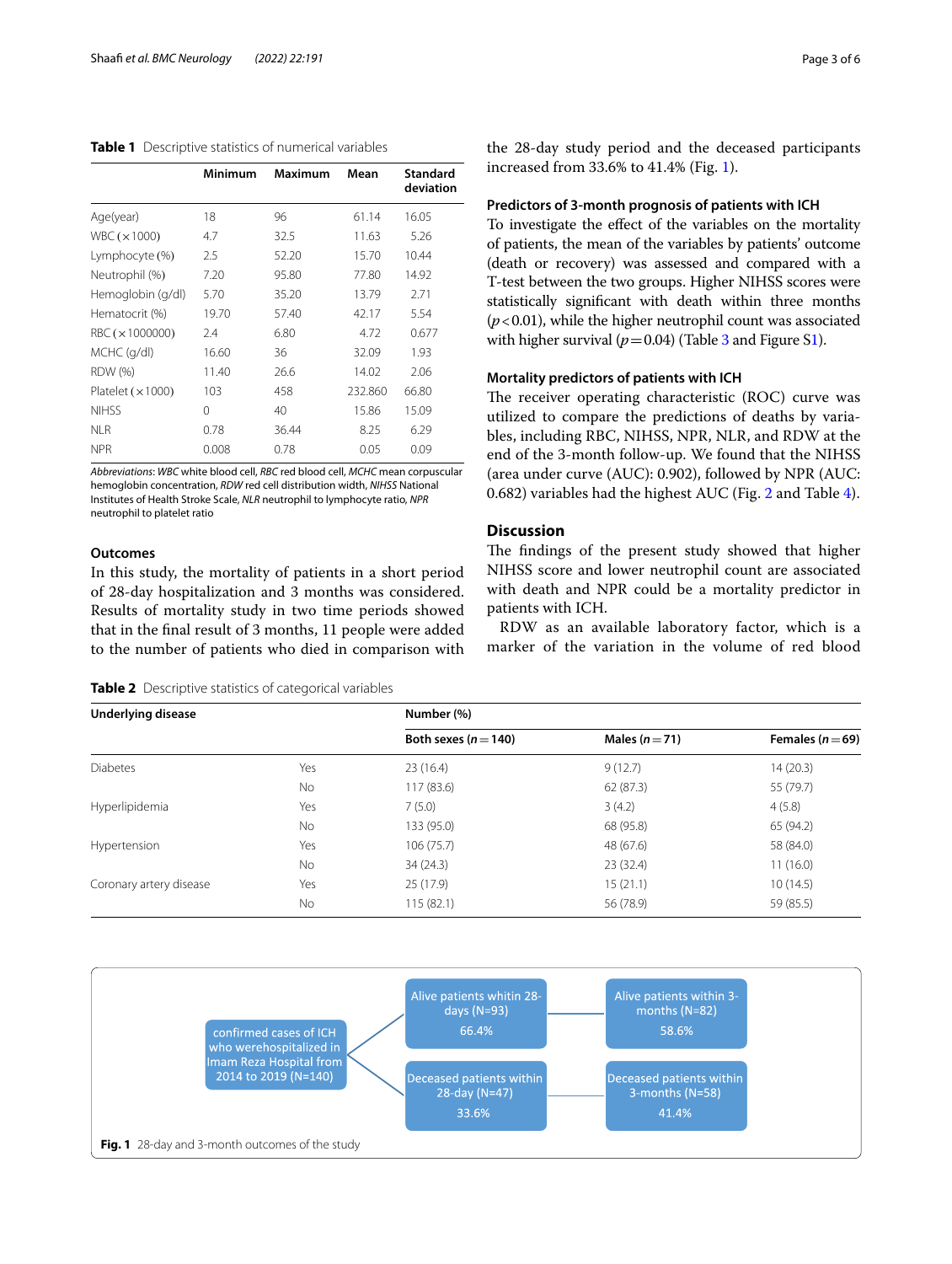<span id="page-3-0"></span>**Table 3** Comparison of the mean of research variables by 3-month prognosis of patients

| <b>Variables</b> | 3-month<br>prognosis | <b>Number</b> | Mean   | <b>Standard</b><br>deviation | $P$ (t-test) |
|------------------|----------------------|---------------|--------|------------------------------|--------------|
| <b>NLR</b>       | Dead                 | 57            | 9.43   | 7.10                         | 0.05         |
|                  | Alive                | 83            | 7.44   | 5.56                         |              |
| <b>NPR</b>       | Dead                 | 57            | 0.06   | 0.087                        | 0.41         |
|                  | Alive                | 83            | 0.05   | 0.093                        |              |
| <b>RDW</b>       | Dead                 | 54            | 14.37  | 2.18                         | 0.10         |
|                  | Alive                | 80            | 13.78  | 1.95                         |              |
| <b>NIHSS</b>     | Dead                 | 57            | 27.56  | 14.23                        | 0.00         |
|                  | Alive                | 83            | 7.83   | 9.33                         |              |
| Platelet         | Dead                 | 57            | 219.64 | 57.79                        | 0.05         |
|                  | Alive                | 83            | 241.93 | 71.27                        |              |
| <b>MCHC</b>      | Dead                 | 57            | 32.14  | 1.50                         | 0.80         |
|                  | Alive                | 83            | 32.05  | 2.18                         |              |
| <b>RBC</b>       | Dead                 | 56            | 4.60   | 0.82                         | 0.07         |
|                  | Alive                | 81            | 4.81   | 0.54                         |              |
| <b>WBC</b>       | Dead                 | 57            | 12.42  | 5.13                         | 0.13         |
|                  | Alive                | 83            | 11.08  | 5.30                         |              |
| Lymphocyte       | Dead                 | 57            | 13.85  | 9.98                         | 0.08         |
|                  | Alive                | 83            | 16.97  | 10.62                        |              |
| Neutrophil       | Dead                 | 57            | 80.70  | 11.85                        | 0.04         |
|                  | Alive                | 83            | 75.81  | 16.47                        |              |
| Hemoglobin       | Dead                 | 57            | 13.48  | 2.45                         | 0.25         |
|                  | Alive                | 83            | 14.01  | 2.87                         |              |
| Hematocrit       | Dead                 | 57            | 41.78  | 6.96                         | 0.5          |
|                  | Alive                | 83            | 42.45  | 4.33                         |              |

*Abbreviations WBC* white blood cell, *RBC* red blood cell, *MCHC* mean corpuscular hemoglobin concentration, *RDW* red cell distribution width, *NIHSS* National Institutes of Health Stroke Scale, *NLR* neutrophil to lymphocyte ratio, *NPR* neutrophil to platelet ratio

cells [[3\]](#page-5-2), can be used as a prognostic factor in various health conditions [\[17](#page-5-14)]. Moreover, it is associated with chronic inflammation and oxidative stress [[5\]](#page-5-15). Thus, it is reasonable that high RDW values can be known as an integrated risk factor for sub-optimal general health conditions, which is accompanied by a reduction in correction, improvement, and systemic defense capability [\[5](#page-5-15), [9\]](#page-5-6). In our study, the role of the RDW factor in the prognosis and mortality of stroke patients with ICH in a period of three months was assessed, and it was shown that the RDW value is signifcantly higher in deceased patients compared to alive patients with ICH. The results of the study conducted by Lorente et al. among 117 patients with spontaneous ICH showed that RDW during the frst week was higher in deceased than surviving patients ( $p \le 0.001$ ), which is in accordance with our findings  $[18]$  $[18]$ . Furthermore, the article by Kaya et al. conducted on 153 participants, concluded

that RDW is an important hematopoiesis indicator for the occurrence of stroke in patients with heart failure, which reveals that high RDW is associated with the development of stroke and is strongly associated with cardiovascular causes [[10\]](#page-5-7). A study by Moreno et al. also showed that RDW is a strong indicator for stroke [[19](#page-5-17)]. Moreover, another study by Kara et al. concluded that RDW, an easily accessible and inexpensive test, is potentially an important parameter in diagnosing stroke and may predict prognosis. Also, in this study NIHSS was used to determine the severity of the stroke and it was found that the increase in stroke severity is associated with higher RDW, and RDW is a strong predictor of the stroke severity [[20\]](#page-5-18).

Of note, a wide range of diseases and even physiological conditions lead to changes in the level of RDW in the human body. For example, diferent types of anemia, infammatory diseases, and cancers can cause changes in the size of red blood cells  $[21]$  $[21]$  $[21]$ . Thus, RDW may not be specifc enough to screen for stroke in many patients. One of the most appropriate scales to assess the stroke severity is NIHSS which measures the severity of a neurological deficit. The NIHSS is a standard diagnostic tool for quickly assessing the severity of a stroke and related neurologic deficits, which is used in determining the prognosis. NIHSS had the highest association with the mortality rate in stroke patients, so this variable was signifcantly higher among the deceased group. Also, the area under the ROC curve for this variable shows the expressive power of predicting the death of patients by this variable [[22\]](#page-5-20). In addition to RDW and NIHSS, NLR, platelets, and neutrophils were signifcantly efective in determining the prognosis of the intracerebral hemorrhage [\[23](#page-5-21)].

The NLR is calculated as dividing the number of neutrophils to the number of lymphocytes in peripheral blood and measures the infammatory response [[24\]](#page-5-22). An acute infammatory response occurs in severe conditions such as ischemic stroke, cerebral hemorrhage, and acute coronary syndrome. Therefore, this marker can determine the prognosis and evaluation of disease outcomes in the mentioned diseases [[11,](#page-5-8) [24](#page-5-22), [25](#page-5-23)]. In this regard, our results also showed that higher RDW, NIHSS, RBC, and platelet count increases the risk of short-term and longterm mortality in patients with stroke.

Numerous studies have shown that high levels of neutrophils are sensitive markers for determining mortality [[23\]](#page-5-21). Jickling et al. and Maestrini et al. showed that high neutrophil level is associated with high infarct volume and poor prognosis [[26](#page-5-24), [27](#page-5-25)]. In addition to its function in homeostasis, platelets also play a role in the infammatory responses. In fact, platelets can facilitate neutrophil entry into the brain parenchyma, and higher neutrophil counts will lead to more severe damage [[28\]](#page-5-26).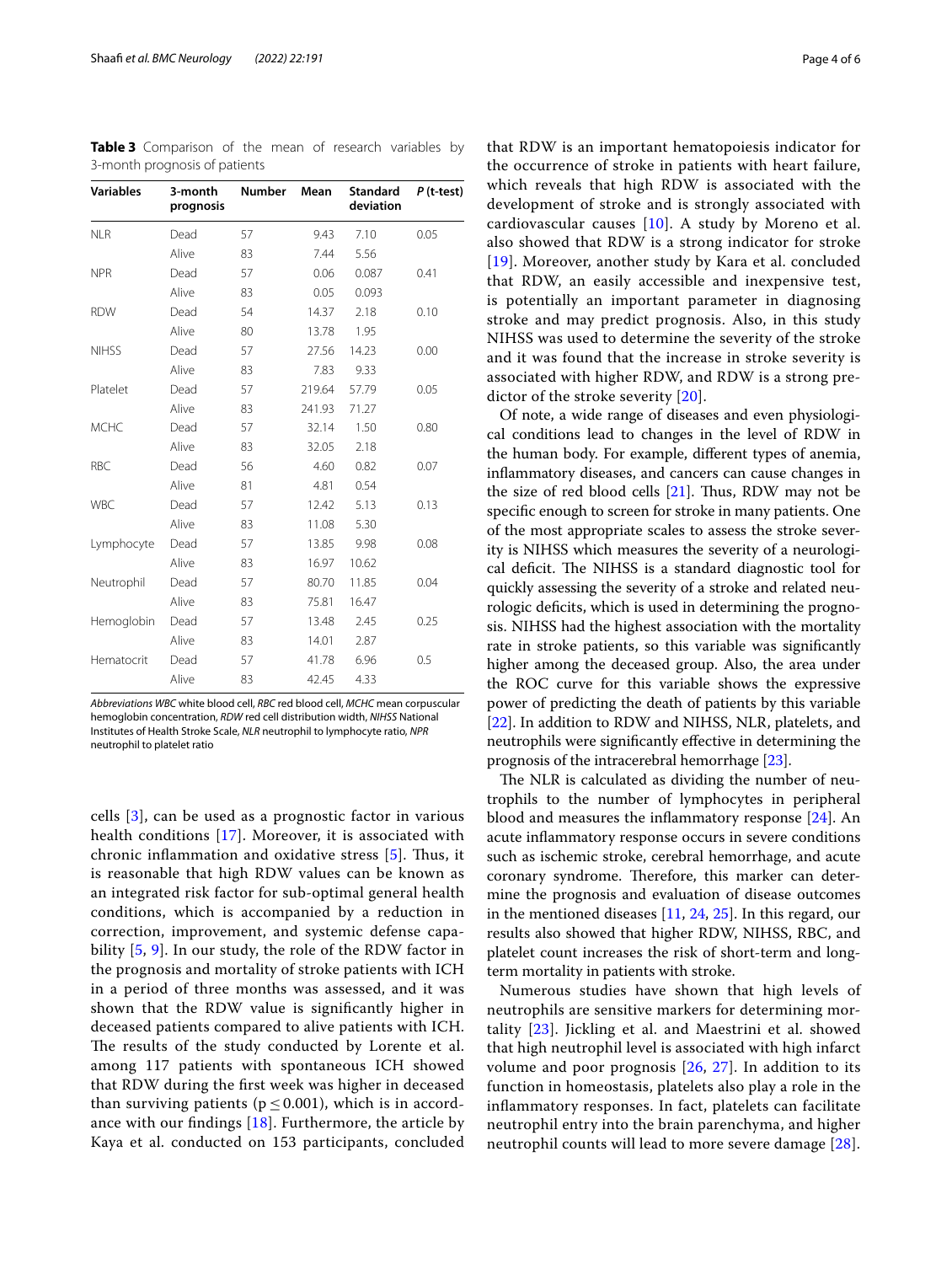

<span id="page-4-2"></span><span id="page-4-1"></span>**Table 4** Level below ROC diagram for research variables

| <b>Tested variables</b> | Levels<br>below the<br>chart |
|-------------------------|------------------------------|
| <b>RBC</b>              | 0.452                        |
| <b>RDW</b>              | 0.627                        |
| <b>NIHSS</b>            | 0.902                        |
| <b>NLR</b>              | 0.535                        |
| <b>NPR</b>              | 0.682                        |

*Abbreviations RBC* red blood cell, *RDW* red cell distribution width, *NIHSS* National Institutes of Health Stroke Scale, *NLR* neutrophil to lymphocyte ratio, *NPR* neutrophil to platelet ratio

We acknowledge that our study had several limitations. First, since it was a retrospective study, restrictions in data collection, participant inclusion, and lack of a control group exist. Second, it was conducted in a single hospital. Third, the variables were only measured in two time points in 28-days, and 3-months and they were not remeasured during the period of hospitalization. Fourth, the follow-up was limited to 3 months and no long-term follow-up was conducted.

### **Conclusions**

The current study demonstrated that NIHSS and neutrophil count are associated with ICH mortality. According to the results of the present study, it is suggested to increase the sample size in future studies to increase the accuracy of the results, control and delete other probable variables afecting RDW in the sample, including the information about the region and volume of hemorrhage and evaluate the relationship between study variables and the prognosis of patients in diferent age groups.

### **Supplementary Information**

The online version contains supplementary material available at [https://doi.](https://doi.org/10.1186/s12883-022-02721-2) [org/10.1186/s12883-022-02721-2](https://doi.org/10.1186/s12883-022-02721-2).

<span id="page-4-0"></span>**Additional fle 1: Figure S1.** Evaluation of mean variables by patient's fnal prognosis.

#### **Acknowledgements**

We are grateful to all who participated in this study.

#### **Authors' contributions**

S.S. and Y.S. conceptualized and designed the study; E.B. implemented the study and collected the data; E.B., Y.S., and S.A.N. wrote the frst draft of the paper and critically revised the manuscript. All the authors reviewed and approved the fnal draft of the manuscript.